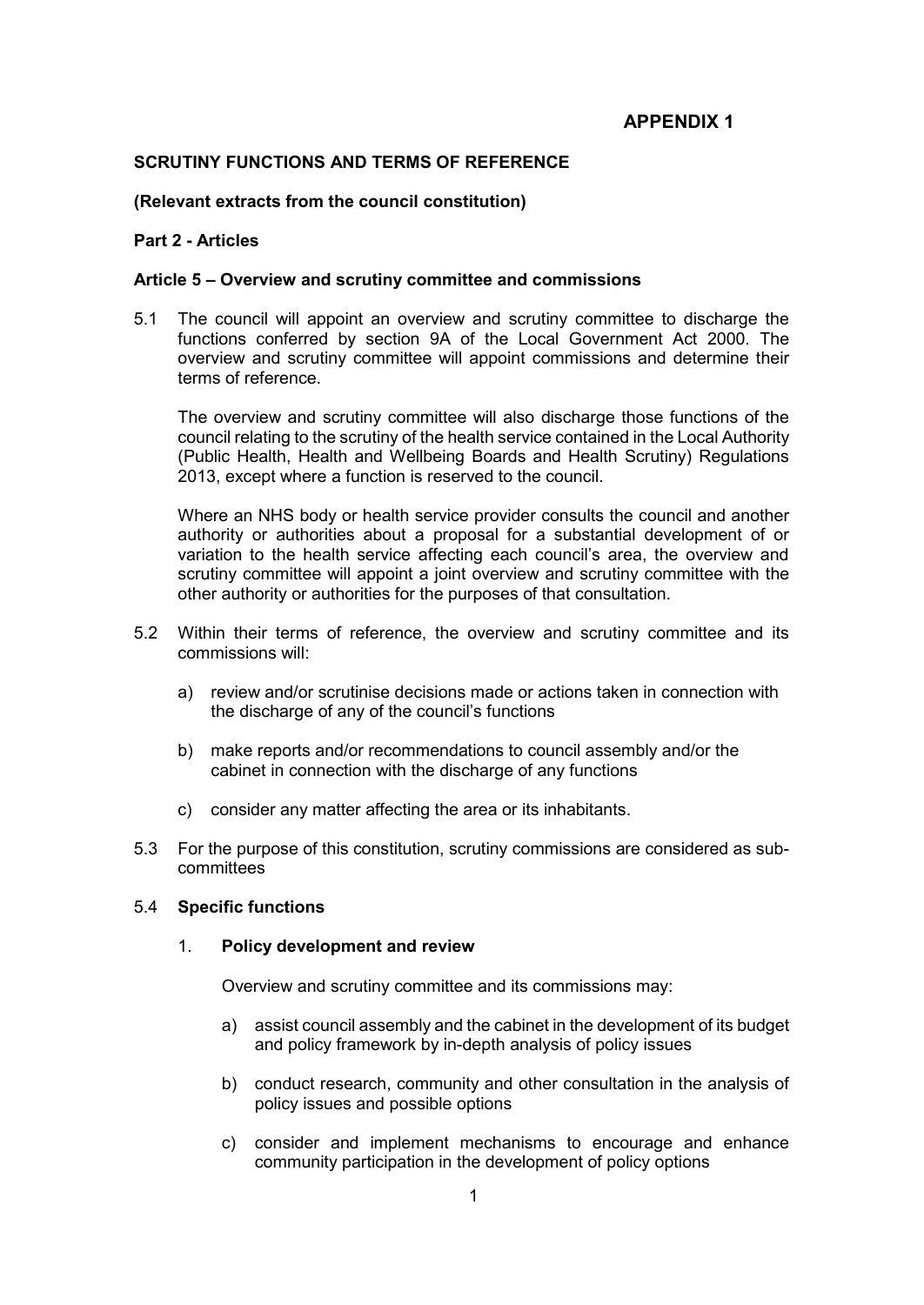- d) question members of the cabinet and chief officers about their views on issues and proposals affecting the area
- e) liaise with other external organisations operating in the area, whether national, regional or local, to ensure that the interests of local people are enhanced by collaborative working.

# 2. **Health and wellbeing**

Overview and scrutiny committee and its commissions must acknowledge, and respond to, a referral of a matter for review and scrutiny received from a local Healthwatch organisation.

Overview and scrutiny committee and its commissions may:

- a) review and scrutinise the work of the Health and Wellbeing Board
- b) review and scrutinise any matter relating to the planning, provision and operation of the health service in its area (but in doing so it must invite comments from interested parties and consider information provided by a Local Healthwatch organisation or contractor)
- c) make reports and recommendations to a NHS body or health service provider and the council on any matter it has scrutinised
- d) consider consultations from a NHS body or health service provider and to make comments
- e) question members or employees of a NHS body or health service provider.

#### 3. **Scrutiny**

Overview and scrutiny committee and its commissions may:

- a) review and scrutinise the decisions made by and performance of the cabinet and council officers both in relation to individual decisions and over time
- b) review and scrutinise the performance of the council in relation to its policy objectives, performance targets and/or particular service areas
- c) consider referrals from members on any of the functions of the committee
- d) question members of the cabinet and chief officers and relevant partner authorities about their decisions and performance, whether generally in comparison with local area agreements, service plans and targets over a period of time, or in relation to particular decisions, initiatives or projects
- e) make recommendations to the cabinet and/or council assembly arising from the outcome of the scrutiny process or refer entire reports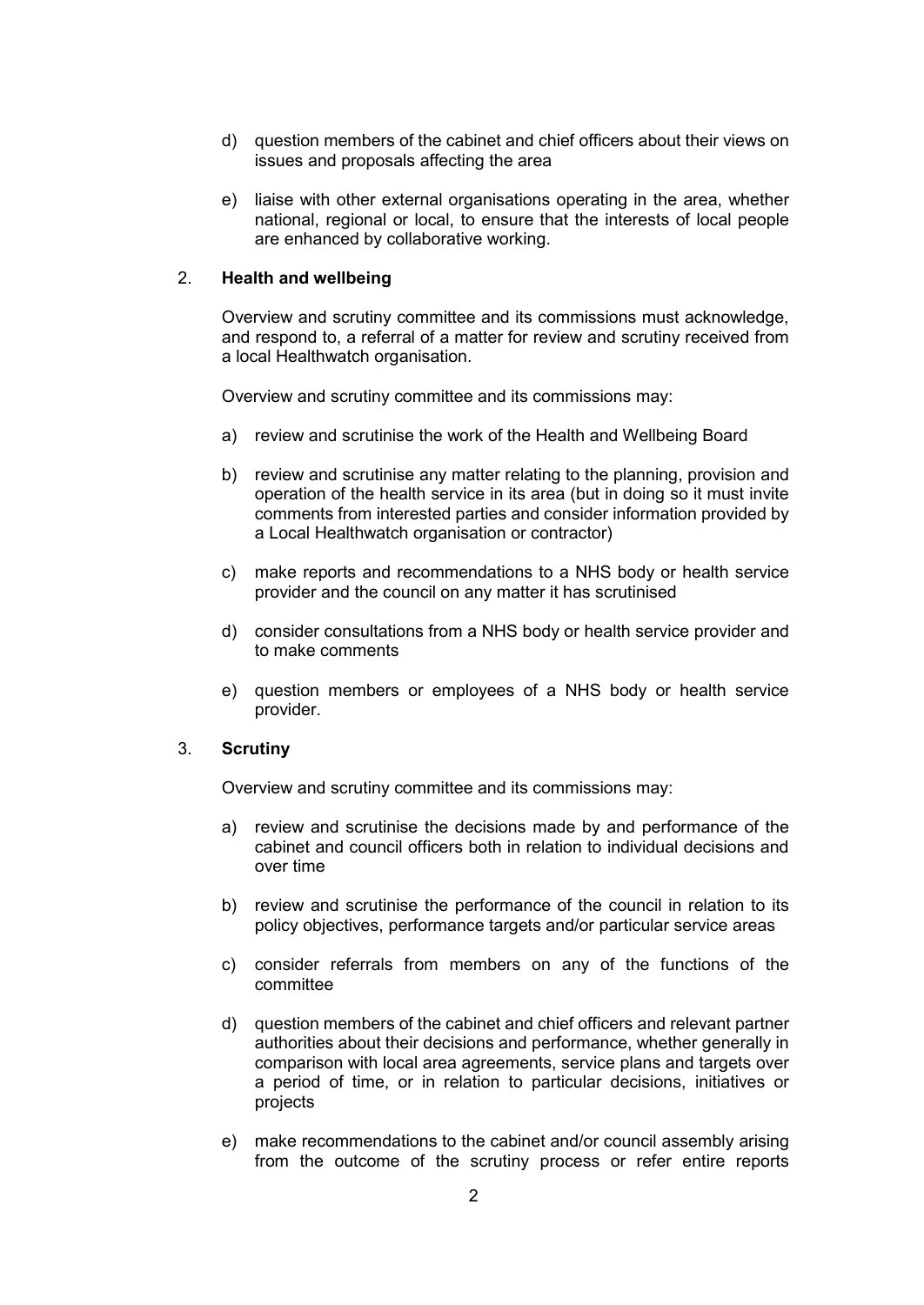produced as the result of the scrutiny process to be debated and noted at council assembly

- f) give notice of its recommendations to the cabinet and/or council assembly and publish recommendations
- g) give notice of its recommendations to the relevant partner authority
- h) review and scrutinise the performance of other public bodies in the area and invite reports from them by requesting them to address the overview and scrutiny committee/sub-committee and local people about their activities and performance
- i) question and gather evidence from any person (with their consent).

# 4. **Crime and disorder**

Overview and scrutiny committee and its commissions may:

- a) act as the crime and disorder committee within the meaning of section 19 of the Police and Justice Act 2006
- b) review or scrutinise decisions made, or other action taken, in connection with the discharge by the responsible authorities of their crime and disorder functions
- c) make reports or recommendations to the local authority with respect to the discharge of those functions
- d) make recommendations to the cabinet and/or council assembly with respect to any matter which is a local crime and disorder matter in relation to a member of the authority
- e) consider any crime and disorder matters referred by any member of the council.

#### 5. **Annual report**

The overview and scrutiny committee will report annually to council assembly on the workings of the overall scrutiny function, and may make recommendations for future work programmes and amended working methods if appropriate.

#### **Overview and Scrutiny Committee Procedure Rules**

#### **5. General terms of reference of all scrutiny committees/commissions**

- 5.1 Within their terms of reference, all scrutiny committees/commissions will:
	- a) review and scrutinise decisions made or actions taken in connection with the discharge of any of the council's functions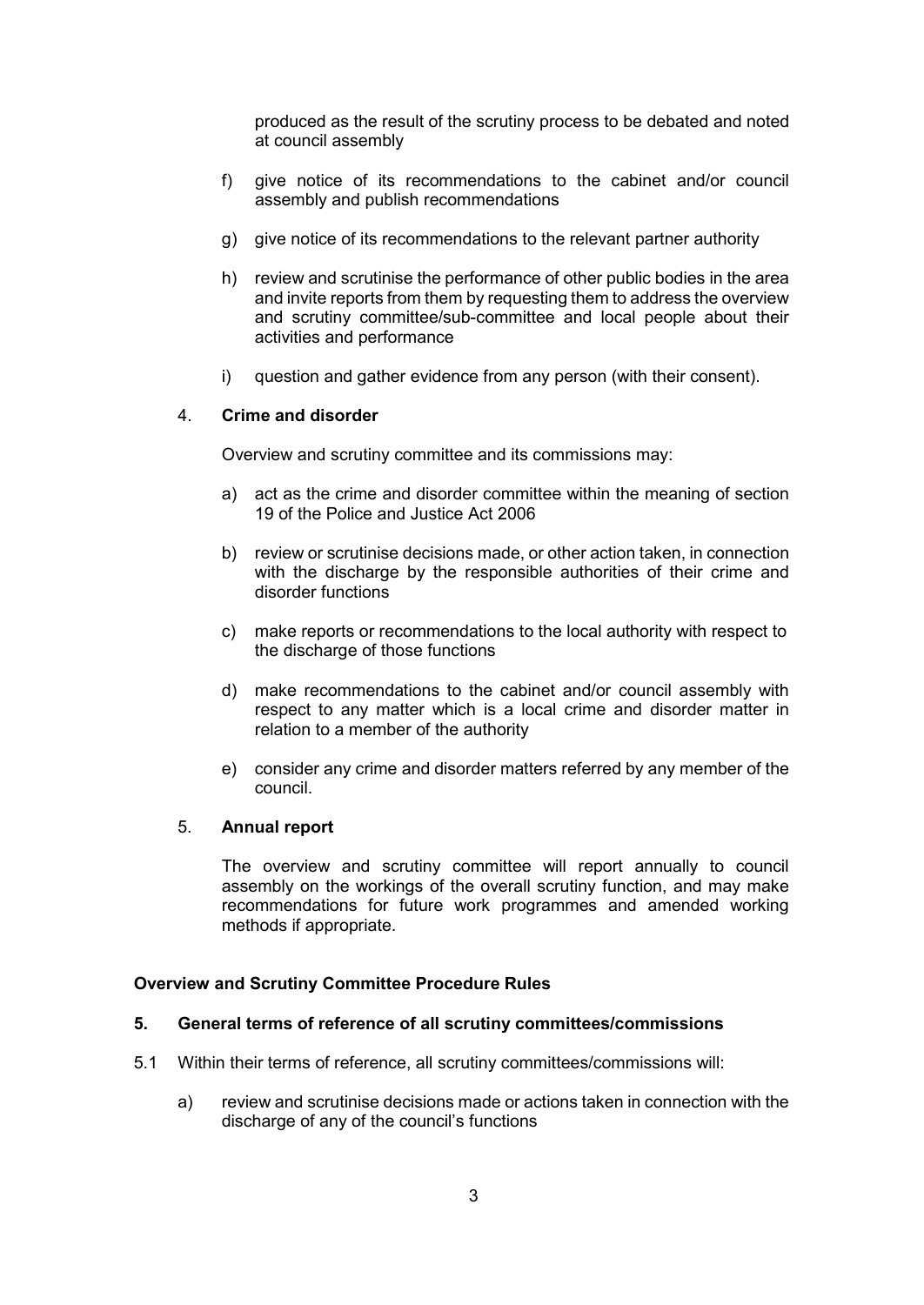- b) review and scrutinise the decisions made by and performance of the cabinet and council officers both in relation to individual decisions and over time in areas covered by its terms of reference
- c) review and scrutinise the performance of the council in relation to its policy objectives, performance targets and/or particular service areas
- d) question members of the cabinet and officers about their decisions and performance, whether generally in comparison with service plans and targets over a period of time, or in relation to particular decisions, initiatives or projects and about their views on issues and proposals affecting the area
- e) assist council assembly and the cabinet in the development of its budget and policy framework by in-depth analysis of policy issues
- f) make reports and recommendations to the cabinet and or council assembly arising from the outcome of the scrutiny process
- g) consider any matter affecting the area or its inhabitants
- h) liaise with other external organisations operating in the area, whether national, regional or local, to ensure that the interests of local people are enhanced by collaborative working
- i) review and scrutinise the performance of other public bodies in the area and invite reports from them by requesting them to address the scrutiny committee and local people about their activities and performance
- j) conduct research and consultation on the analysis of policy issues and possible options
- k) question and gather evidence from any other person (with their consent)
- l) consider and implement mechanisms to encourage and enhance community participation in the scrutiny process and in the development of policy options
- m) conclude inquiries promptly and normally within six months.
- 5.2 The overview and scrutiny committee, or one of its commissions shall be responsible for scrutinising the crime and disorder function.

#### **6. Terms of reference of the overview and scrutiny committee**

- 6.1 The terms of reference of the overview and scrutiny committee will be:
	- a) to appoint commissions , agreeing the size, composition and terms of reference and to appoint chairs and vice chairs
	- b) to agree the annual work programme for OSC and the commissions
	- c) to consider requests from the cabinet and/or council assembly for scrutiny reviews